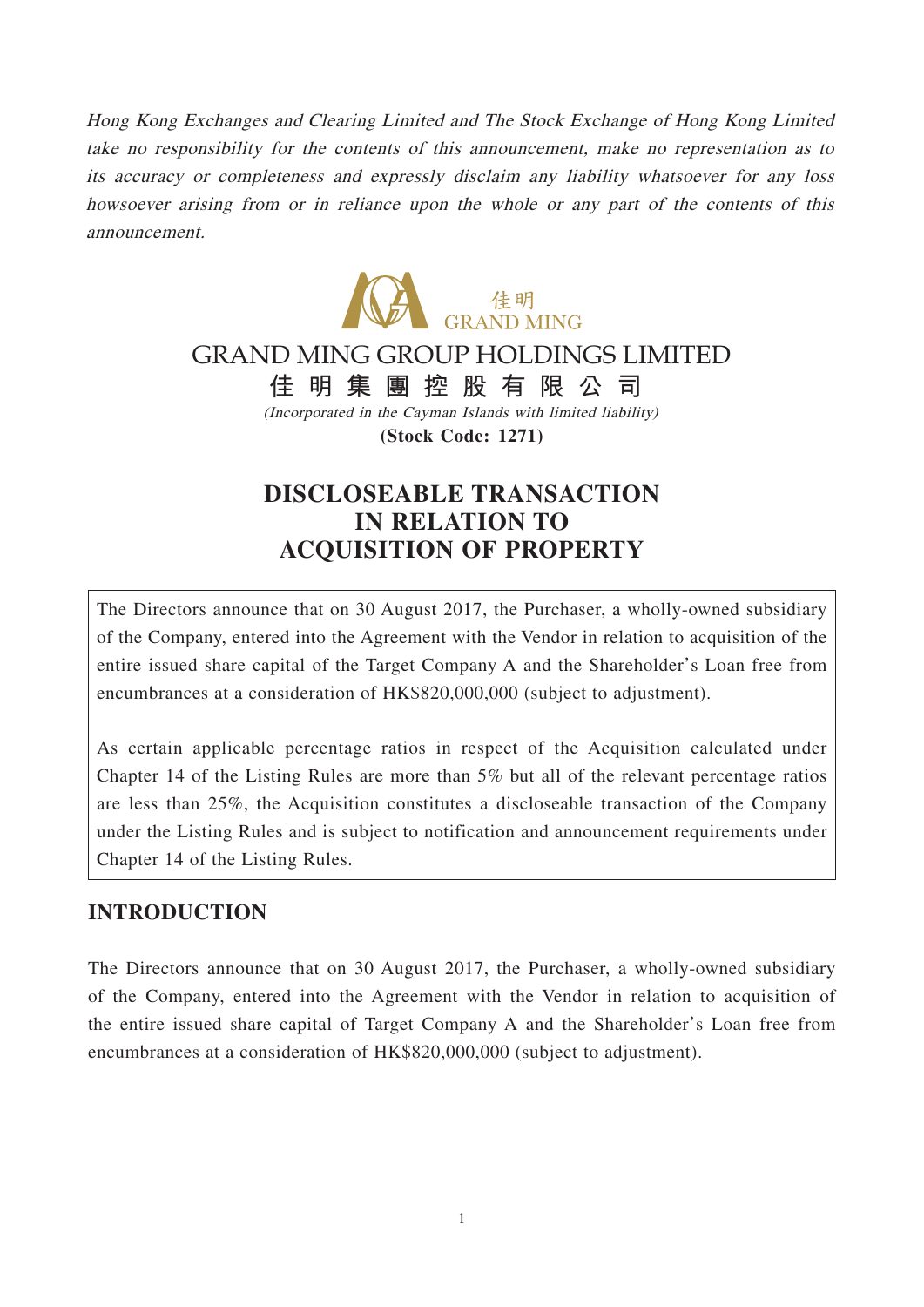# **THE AGREEMENT**

Major terms of the Agreement are set out below:

| Date:                               | 30 August 2017                                                                                                                                                                                                                                                                                           |
|-------------------------------------|----------------------------------------------------------------------------------------------------------------------------------------------------------------------------------------------------------------------------------------------------------------------------------------------------------|
| The Purchaser:                      | Pioneer Swift Limited, a wholly-owned subsidiary of the<br>Company                                                                                                                                                                                                                                       |
| The Vendor:                         | Yuexiu Property (HK) Company Limited                                                                                                                                                                                                                                                                     |
|                                     | To the best of the Directors' knowledge, information and belief<br>having made all reasonable enquiries, the Vendor and the ultimate<br>beneficial owner(s) of the Vendor are Independent Third Parties.                                                                                                 |
| Assets to be acquired:              | Pursuant to the Agreement, the Vendor agrees to sell and the<br>Purchaser agrees to purchase the entire issued share capital<br>of Target Company A and the Shareholder's Loan free from<br>encumbrances.                                                                                                |
|                                     | Target Company B, which is a wholly-owned subsidiary of Target<br>Company A, is the sole legal and beneficial owner of the Property.                                                                                                                                                                     |
| Property:                           | No. 279 Prince Edward Road West, Kowloon, Hong Kong                                                                                                                                                                                                                                                      |
| Consideration and<br>payment terms: | The consideration for the Acquisition is HK\$820,000,000, which<br>was agreed between the parties based on arm's length negotiation.<br>The Directors consider that the consideration is fair and<br>reasonable after taking into account the market prices of similar<br>properties in the nearby area. |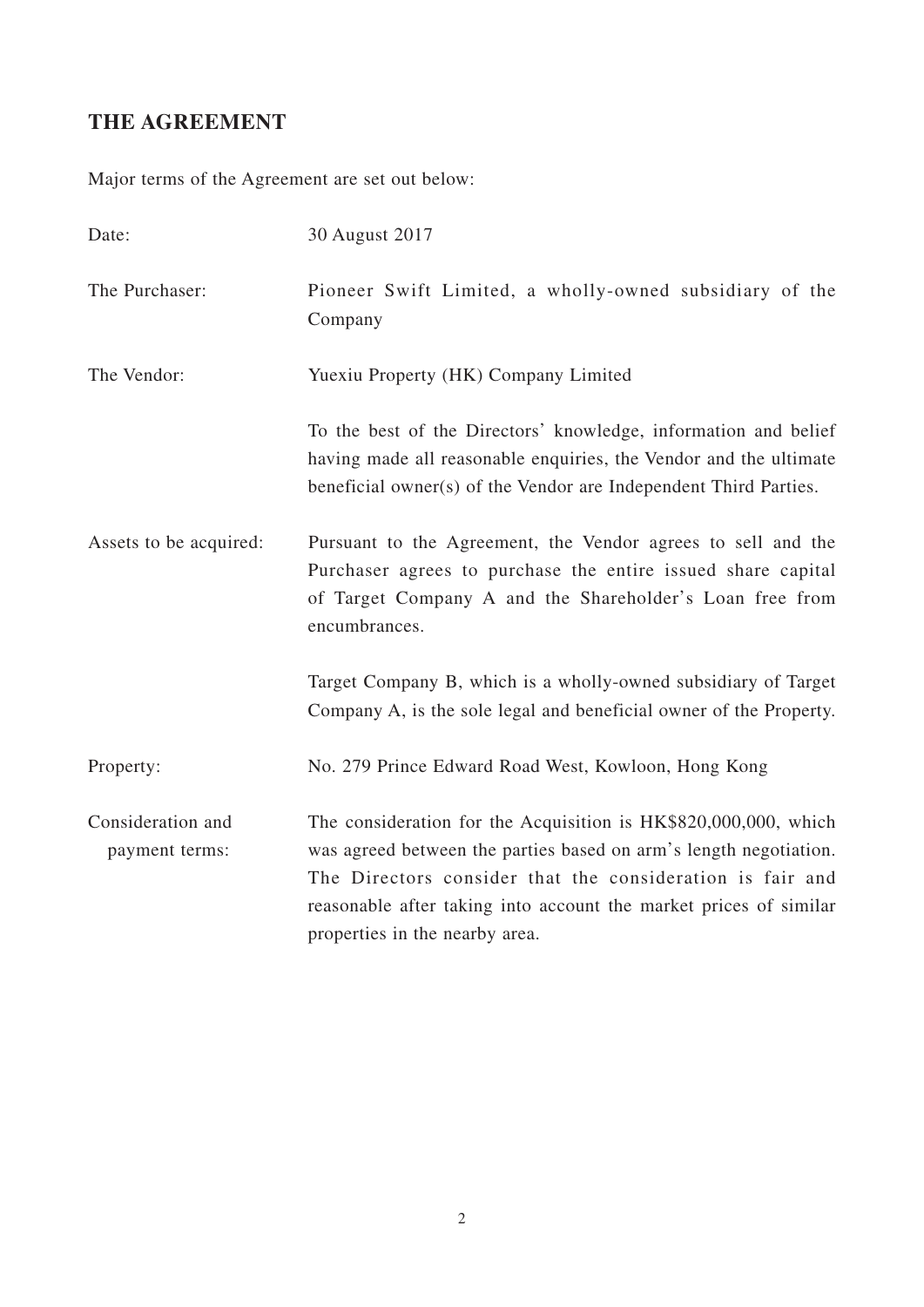The Purchaser has paid to the Vendor an initial deposit of HK\$20,000,000 upon signing of the Agreement and shall pay a further deposit of HK\$62,000,000 within 21 days from the date of the Agreement.

The remaining balance of the consideration in the amount of HK\$738,000,000 (subject to adjustment) shall be paid by the Purchaser on the date of Completion.

The Vendor undertakes to deliver to the Purchaser or the Purchaser's solicitors at least 5 days prior to the Completion Date the proforma Completion Account.

Within two months after the Completion Date, the Purchaser shall, at the costs and expenses of the Vendor, deliver to the Vendor an audited Completion Account of the Target Companies. If the Net Tangible Assets as shown in such Completion Account is more or less than the Net Tangible Assets as shown in the proforma Completion Account, the Purchaser or the Vendor (as the case may be) shall pay the difference to the other party within 7 days from the date of receipt of the audited Completion Account.

A formal agreement in respect of the Acquisition will be entered into between the Purchaser and the Vendor within 21 days from the date of the Agreement, failing which the Agreement shall remain valid and in full force and effect and the Purchaser and the Vendor shall continue to fulfil their respective obligations under the Agreement.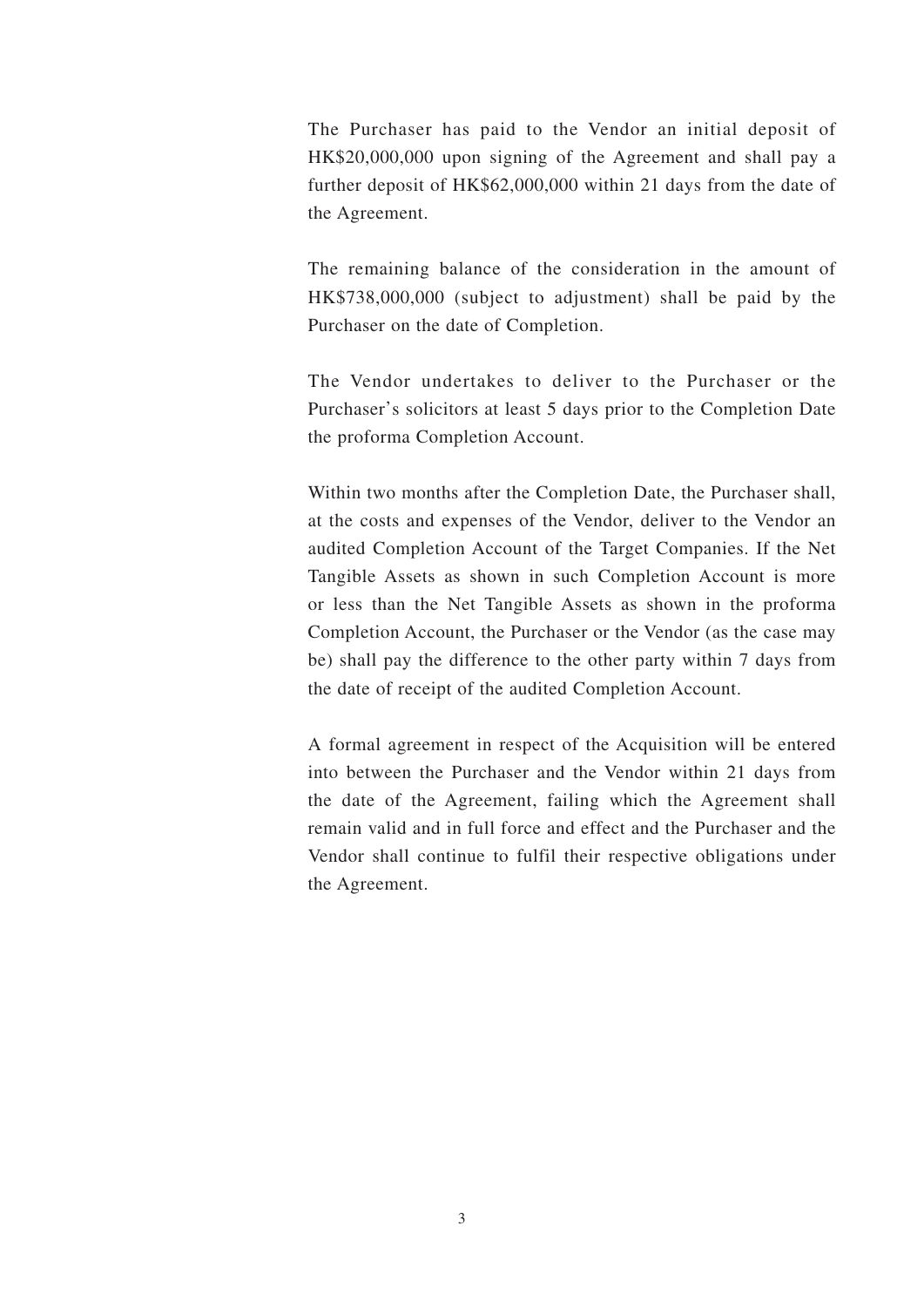Conditions precedent: Completion is conditional upon the following:

- (1) the Purchaser having completed its due diligence investigation on the business, financial and legal aspects of the Target Companies and reasonably satisfied with the results thereof;
- (2) the Vendor having procured Target Company A to prove and give at the Vendor's own costs and expenses a good title to the Property in accordance with section 13 and 13A of the Conveyancing and Property Ordinance;
- (3) vacant possession of the Property being delivered to the Purchaser on Completion;
- (4) the Vendor having provided and/or made available to the Purchaser the following documents at the Vendor's own costs and expenses:
	- (a) certificate of practical completion certifying that all building and fitting-out works of and relating to the Property have been completed;
	- (b) all documents of and relating to the construction and fitting out of the Property;
	- (c) all information/documents required for complying with the Residential Properties (First-hand Sales) Ordinance;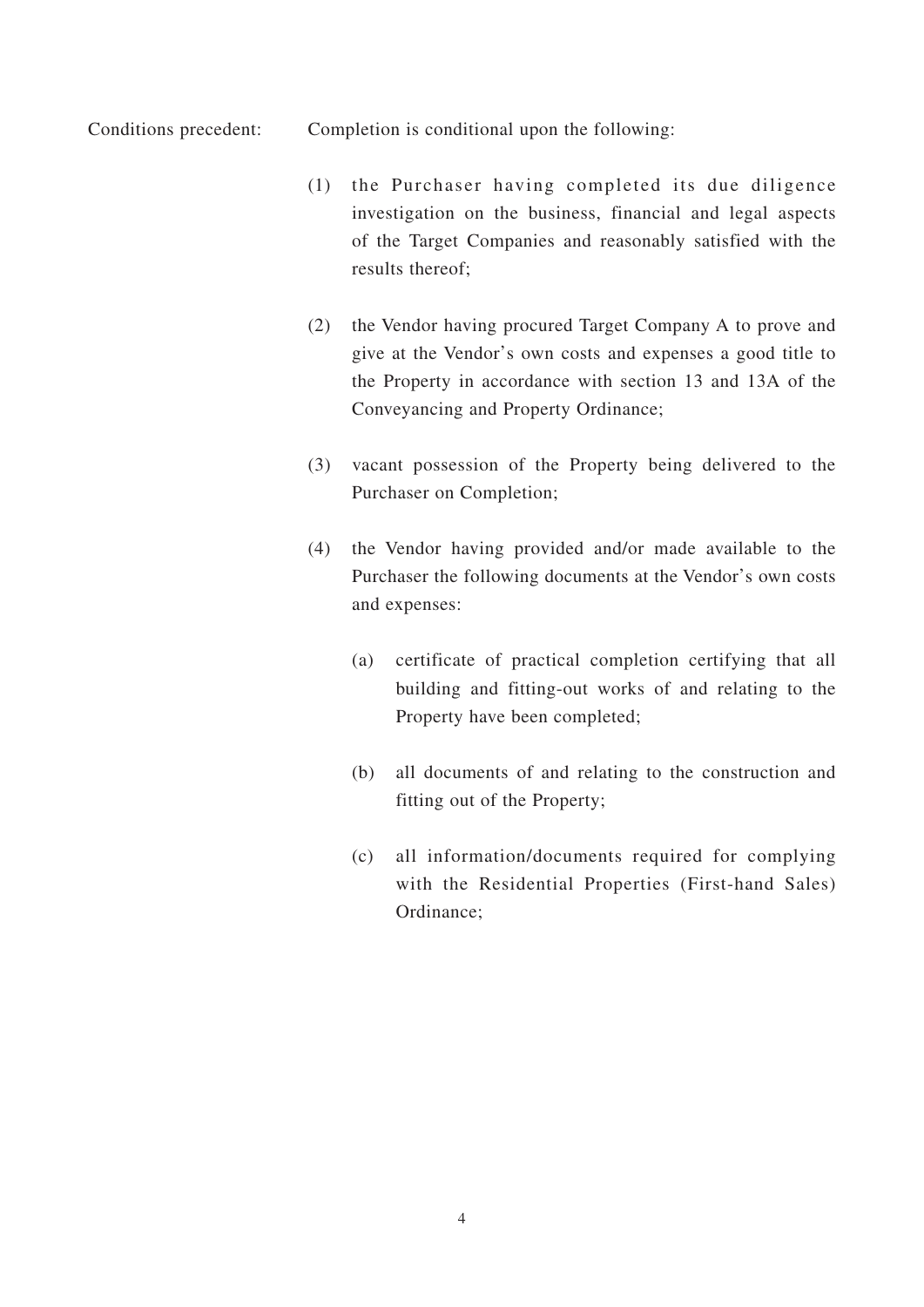- (d) the accounts with the contractors for building the Property;
- (e) all contracts and documents made and/or entered into by Target Company A.

If any of the above conditions precedent have not been fulfilled or waived on or before the Completion Date, the Purchaser shall be entitled to cancel the transaction under the Agreement and the Vendor shall return all the deposits paid to the Purchaser forthwith without interest and neither party shall take any further action to claim for damages or enforce specific performance.

Completion: It is currently expected that Completion will take place on 31 October 2017.

#### **INFORMATION OF THE TARGET COMPANIES AND THE PROPERTY**

Target Company A is a company incorporated in the British Virgin Islands with limited liability. Target Company B is a company incorporated in Hong Kong with limited liability and is a wholly-owned subsidiary of Target Company A. Their principal activities are investment holding and holding of the Property respectively. The Property is a building situated at No. 279 Prince Edward Road West, Kowloon, Hong Kong. It consists of 18 residential units together with a clubhouse and has a permitted gross floor area of approximately 39,420 square feet. The Property is a completed property held for sale by Target Company B. As at the date of the Agreement, occupation permit and certificate of compliance of the Property has been obtained from the respective government authorities. Vacant possession of the Property will be delivered on Completion.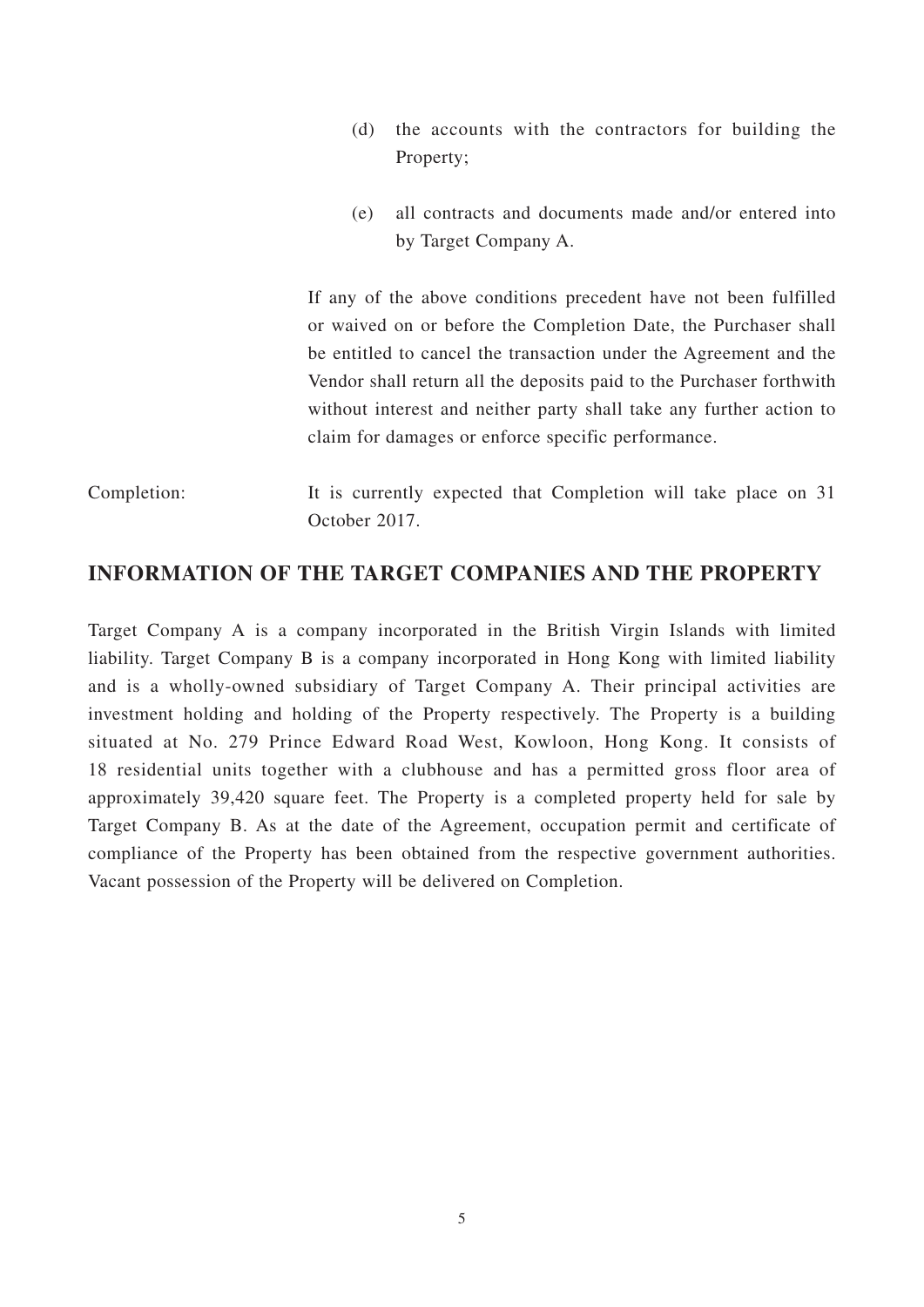Set out below are certain financial information of the Target Companies for the two years immediately preceding the date of the Agreement:

|                                  | <b>Year ended 31 December</b> |                         |
|----------------------------------|-------------------------------|-------------------------|
|                                  | 2015<br><b>HK\$'000</b>       | 2016<br><b>HK\$'000</b> |
|                                  |                               |                         |
| <b>Target Company A</b>          |                               |                         |
| Loss before taxation – unaudited | 5                             | 5                       |
| Loss after taxation – unaudited  | 5                             | $\overline{5}$          |
| <b>Target Company B</b>          |                               |                         |
| Loss before taxation $-$ audited | 413                           | 859                     |
| Loss after taxation – audited    | 413                           | 859                     |

As at 30 June 2017, the carrying value of the Property on the book of Target Company B was approximately HK\$714.3 million and the unaudited consolidated net liabilities of the Target Companies was approximately HK\$2.5 million. The amount due by the Target Companies to the Vendor amounted to approximately HK\$267.4 million and the outstanding balance of the mortgage loan in respect of the Property amounted to approximately HK\$441.0 million. It is one of the terms of the Agreement that the Vendor shall procure repayment of the mortgage loan in respect of the Property on or before the Completion Date.

### **INFORMATION OF THE VENDOR**

The Vendor is a company incorporated in the British Virgin Islands with limited liability and is principally engaged in investment holding.

To the best of the Directors' knowledge, information and belief having made all reasonable enquiries, the Vendor and the ultimate beneficial owner(s) of the Vendor are Independent Third Parties.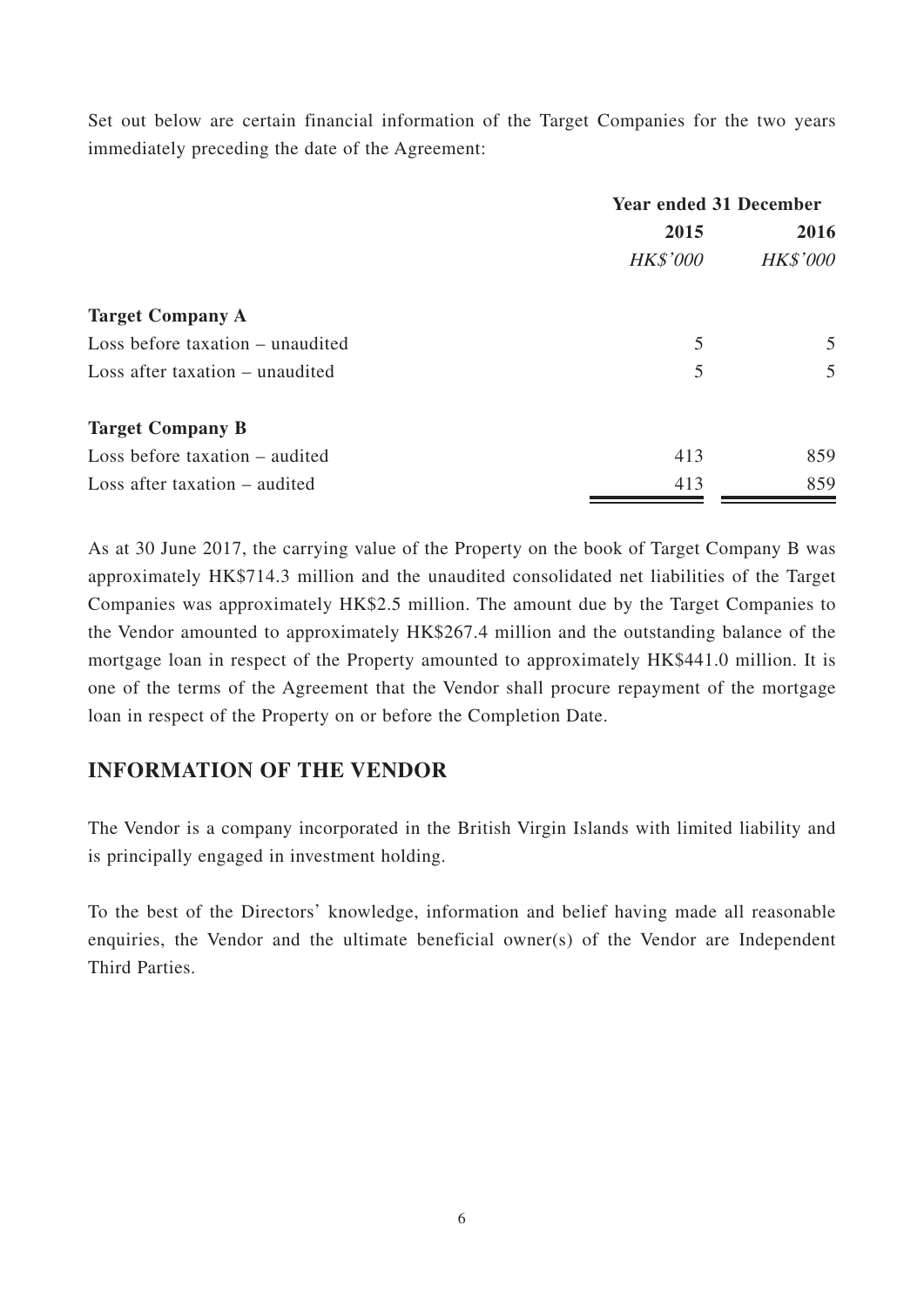#### **INFORMATION OF THE GROUP AND THE PURCHASER**

The Group is principally engaged in the business of building construction, leasing of data centre premises and property development. The Purchaser is a company incorporated in the British Virgin Islands with limited liability and a wholly-owned subsidiary of the Company. The principal activity of the Purchaser is investment holding.

#### **REASONS FOR AND BENEFITS OF THE ACQUISITION**

With a view to diversifying the Group's business into property development business, the Group had actively participated in the tender of sales of government land. Following the successful bidding of the government land in Sai Shan Road, Tsing Yi in 2016, the Group has been identifying other potential acquisition targets so as to enrich its property portfolio. The Acquisition presents an excellent opportunity for the Group to acquire high quality properties which is located in the established luxury district of Kowloon and in the neighourhood of well-known primary and secondary schools. In view of the location of the Property, the Directors consider that the Acquisition will contribute positively to the Group from such investment.

The terms of the Agreement were arrived at after arm's length negotiations between the parties thereto. Having considered the prospects of the property market in Hong Kong and the location of the Property, the Directors are of the view that the Acquisition is on normal commercial terms, fair and reasonable and in the interests of the Company and the Shareholders as a whole. The Acquisition will be financed by bank borrowings and internal resources of the Group.

### **LISTING RULES IMPLICATION**

As certain applicable percentage ratios in respect of the Acquisition calculated under Chapter 14 of the Listing Rules are more than 5% but all of the relevant percentage ratios are less than 25%, the Acquisition constitutes a discloseable transaction of the Company under the Listing Rules and is subject to notification and announcement requirements under Chapter 14 of the Listing Rules.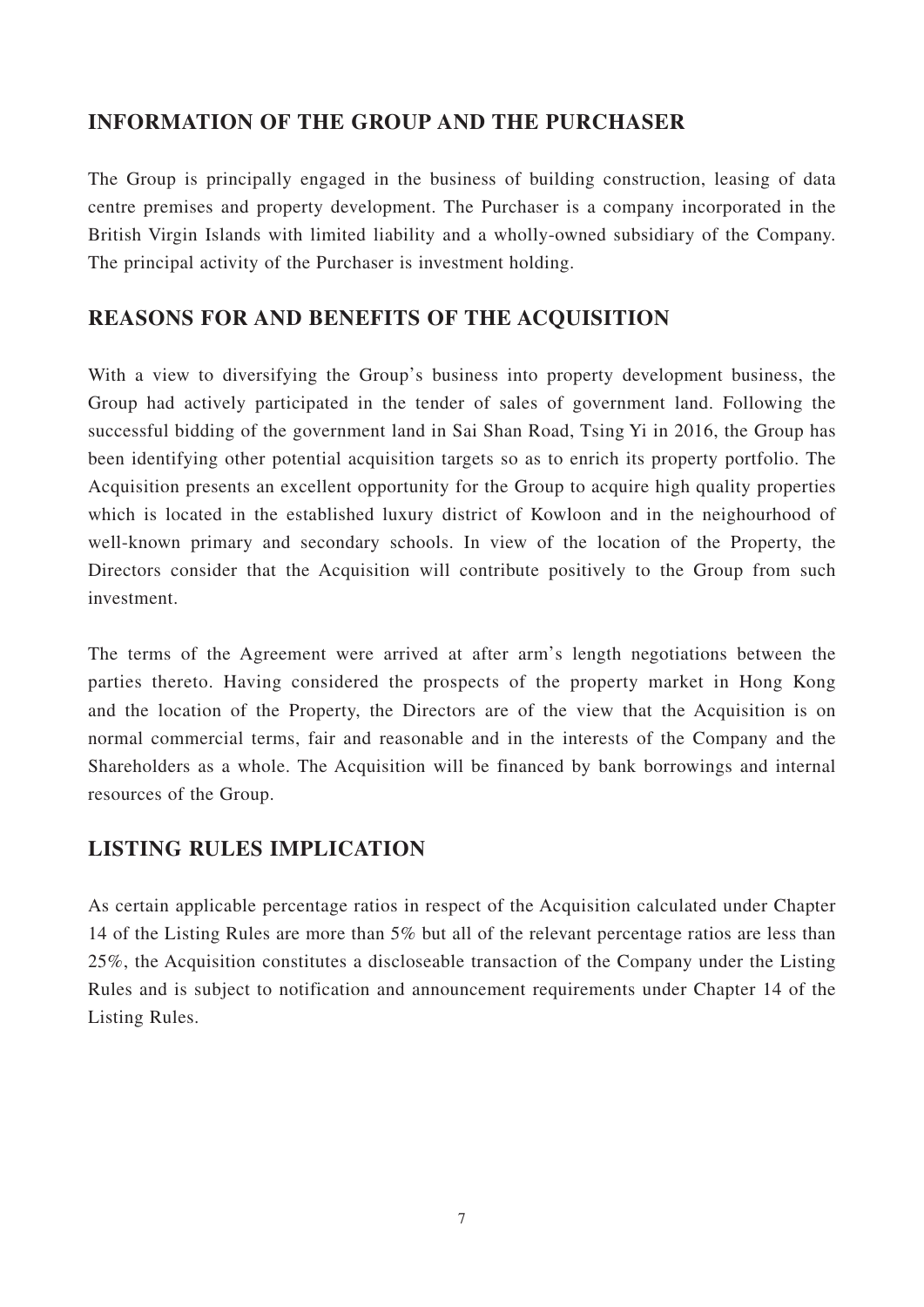## **DEFINITIONS**

| "Acquisition"        | acquisition of the entire issued share capital of Target<br>Company A and the Shareholder's Loan by the Purchaser<br>from the Vendor                                                                          |
|----------------------|---------------------------------------------------------------------------------------------------------------------------------------------------------------------------------------------------------------|
| "Agreement"          | the provisional sale and purchase agreement dated 30 August<br>2017 and entered into between the Purchaser and the Vendor<br>in relation to the Acquisition                                                   |
| "Company"            | Grand Ming Group Holdings Limited (stock code: 1271), a<br>company incorporated in the Cayman Islands with limited<br>liability and the shares of which are listed on the main board<br>of the Stock Exchange |
| "Completion"         | completion of the Acquisition                                                                                                                                                                                 |
| "Completion Account" | the financial statements of the Target Companies comprising<br>statement of profit or loss for the period ending the<br>Completion Date and statement of financial position as at<br><b>Completion Date</b>   |
| "Completion Date"    | date of Completion                                                                                                                                                                                            |
| "Directors"          | directors of the Company                                                                                                                                                                                      |
| "Group"              | the Company and its subsidiaries                                                                                                                                                                              |
| "HK\$"               | Hong Kong dollars, the lawful currency of Hong Kong                                                                                                                                                           |
| "Hong Kong"          | Hong Kong Special Administrative Region of the People's<br>Republic of China                                                                                                                                  |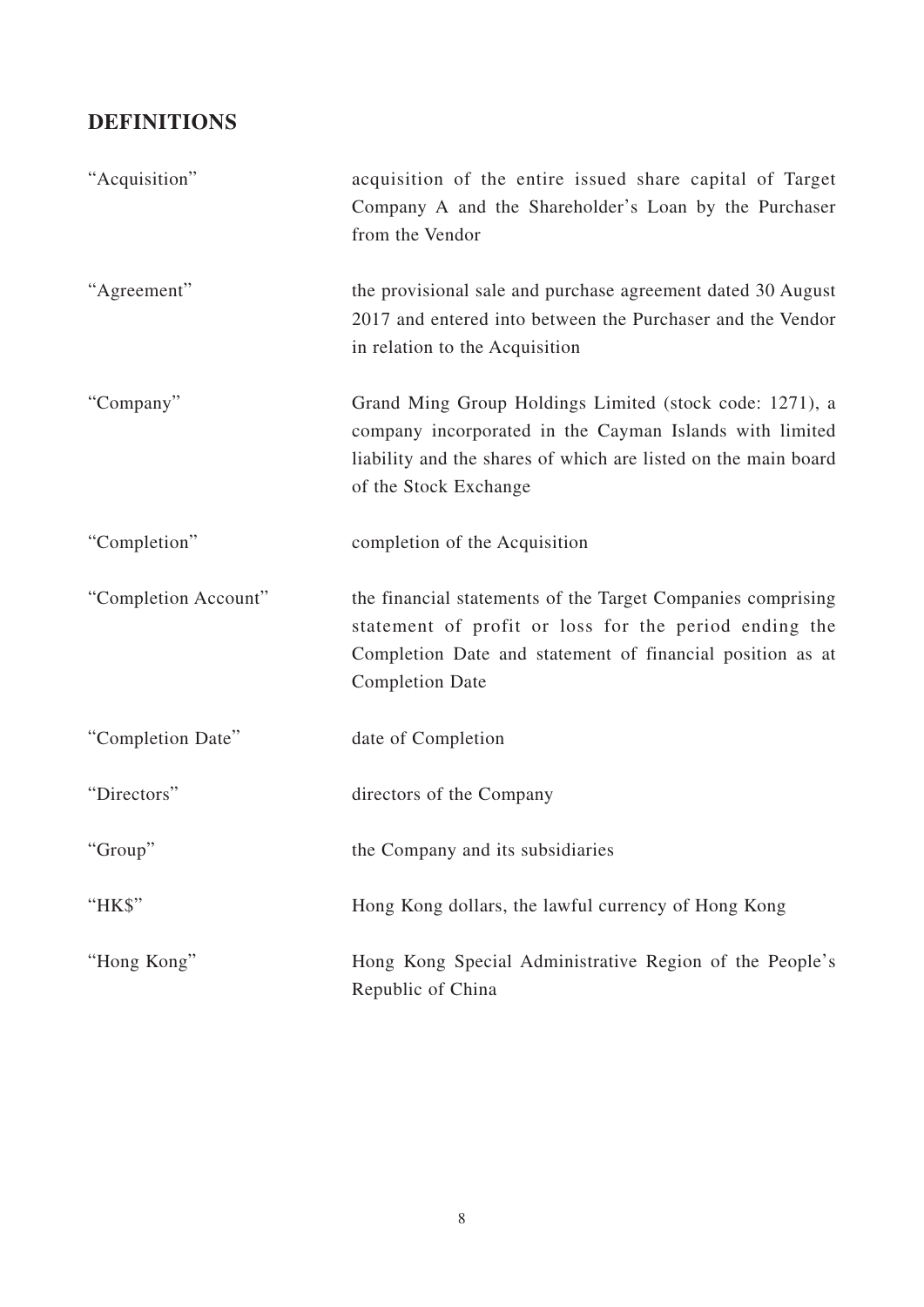| "Independent Third<br>Parties" | persons who are not connected persons (as defined in<br>the Listing Rules) of the Company and are third party<br>independent of and not connected with the Company and its<br>connected persons (as defined in the Listing Rules)                                                                                                                                   |  |
|--------------------------------|---------------------------------------------------------------------------------------------------------------------------------------------------------------------------------------------------------------------------------------------------------------------------------------------------------------------------------------------------------------------|--|
| "Listing Rules"                | the Rules Governing the Listing of Securities on the Stock<br>Exchange                                                                                                                                                                                                                                                                                              |  |
| "Net Tangible Assets"          | the aggregate of all tangible assets of the Target Companies<br>which are readily convertible into cash or cash equivalents<br>(excluding the Property), less the aggregate of all liabilities<br>(actual, contingent or otherwise but excluding the<br>Shareholder's Loan), deferred tax liability and provisions of<br>the Target Companies as at Completion Date |  |
| "Property"                     | No. 279 Prince Edward Road West, Kowloon, Hong Kong                                                                                                                                                                                                                                                                                                                 |  |
| "Purchaser"                    | Pioneer Swift Limited, a company incorporated in the British<br>Virgin Islands with limited liability and a wholly-owned<br>subsidiary of the Company                                                                                                                                                                                                               |  |
| "Shareholders"                 | shareholders of the Company                                                                                                                                                                                                                                                                                                                                         |  |
| "Shareholder's Loan"           | all such sum of money advanced by way of loan by the<br>Vendor to the Target Companies and due and owing by the<br>Target Companies to the Vendor as at Completion                                                                                                                                                                                                  |  |
| "Stock Exchange"               | the Stock Exchange of Hong Kong Limited                                                                                                                                                                                                                                                                                                                             |  |
| "Target Companies"             | collectively, Target Company A and Target Company B                                                                                                                                                                                                                                                                                                                 |  |
| "Target Company A"             | Market Rise Limited, a company incorporated in the British<br>Virgin Islands with limited liability, and owned as to 100%<br>by the Vendor as at the date of this announcement                                                                                                                                                                                      |  |